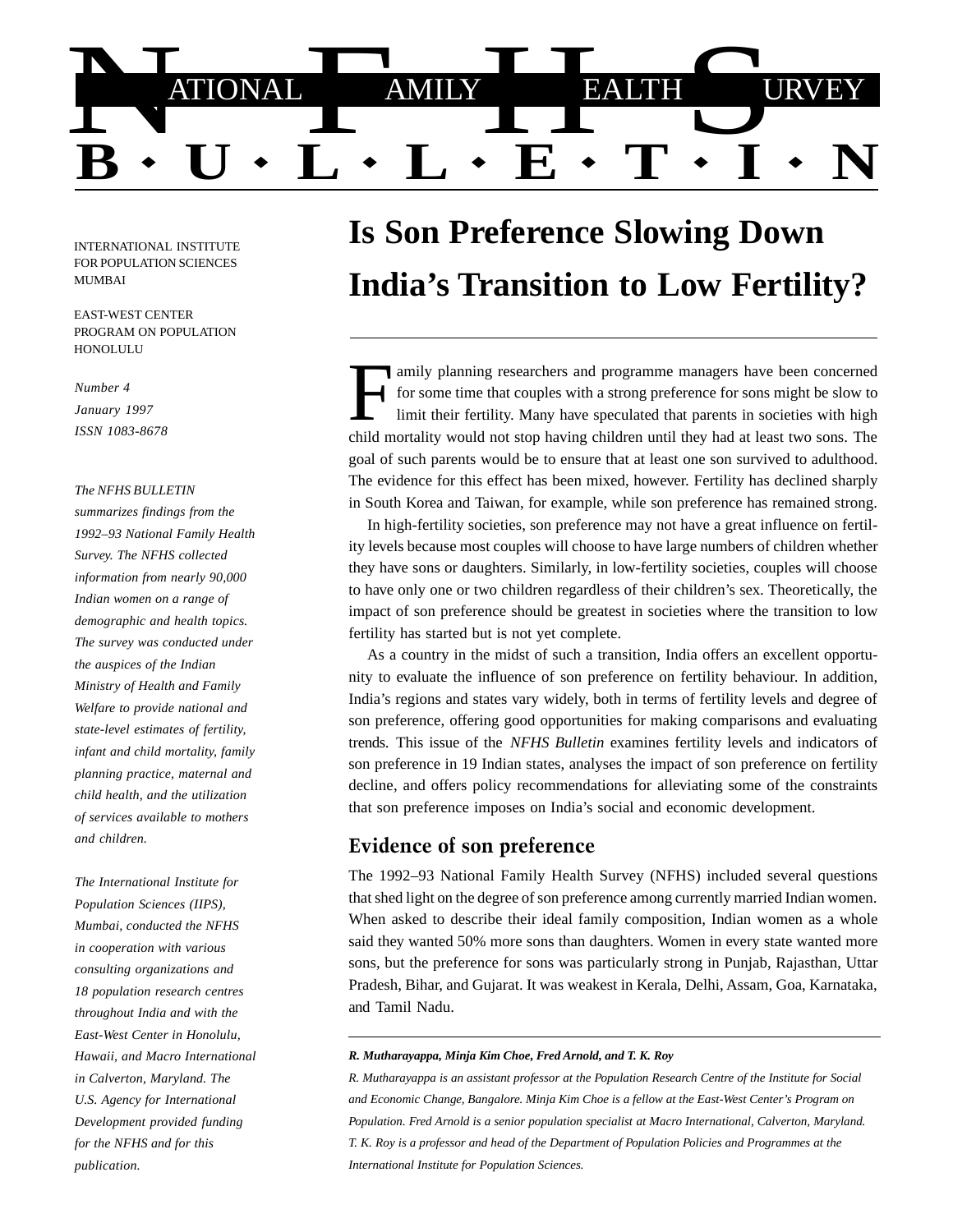Another way to measure son preference is based on a woman's stated intention to stop having children. If son preference is strong, then a woman with sons should be more likely to want to stop having children than a woman with daughters. By this measure, son preference was strongest in Haryana and Rajasthan and weakest in Kerala.

A related measure is based on contraceptive use. NFHS results showed that women in every state were more likely to practice family planning if they had two sons than if they had two daughters. According to this measure, Rajasthan stood out as having particularly strong son preference. Son preference appeared relatively weak in Kerala, Andhra Pradesh, Goa, and Tamil Nadu.

Based on all three of these measures, son preference appears to be strongest in the northern and central regions of India (apart from Delhi) and weakest in the south. Other indicators of son preference, based on sex discrimination in the care of young children, confirm this pattern. A comparison with state-level fertility patterns suggests that son preference tends to be strong in states where fertility is high, but there are exceptions. In Bihar and Assam, for example, fertility is high, but son preference is only moderate.

## Son preference and fertility

After the birth of a child, does the probability of having another child depend on the sex of the previous child and of the other children in the family? The NFHS provides an answer to this question based on complete birth histories collected from 89,777 ever-married women age 13–49. This discussion focuses primarily on the group of women with three surviving children who did or did not go on to have a fourth child within five years after the



**Figure 1. Percentage of women with three surviving children who go on to have a fourth child, decomposed to show the influence of gender preference, for India and for individual states ranked in ascending order according to total fertility rate, National Family Health Survey, 1992–93**

previous birth. This is a crucial decision point for many couples in India.

For this analysis, all women with three surviving children were categorized according to their previous childrens' sex. The percentage who went on to have a fourth child within five years of the previous birth was then calculated for each group. In Rajasthan and Madhya Pradesh, women with three sons and no daughters were the least likely to have a fourth child, indicating strong son preference in these states. In most of the other states, women with two sons and one daughter were least likely to have another child, suggesting that once a succession of sons is assured most Indian couples also wish to have at least one daughter.

In every state but Tamil Nadu, women with two sons were less likely to have a fourth child than women with one. The difference between these two groups was often substantial. This may suggest a concern about child mortality, with couples preferring to have 'an heir and a spare' before completing their families. In all states, women with only daughters were by far the most likely to have a fourth child.

The analysis included a calculation of the percentages of women with two children who went on to have a third child. This group showed evidence of son preference similar to levels found among women with three children. In most states, women with two children were least likely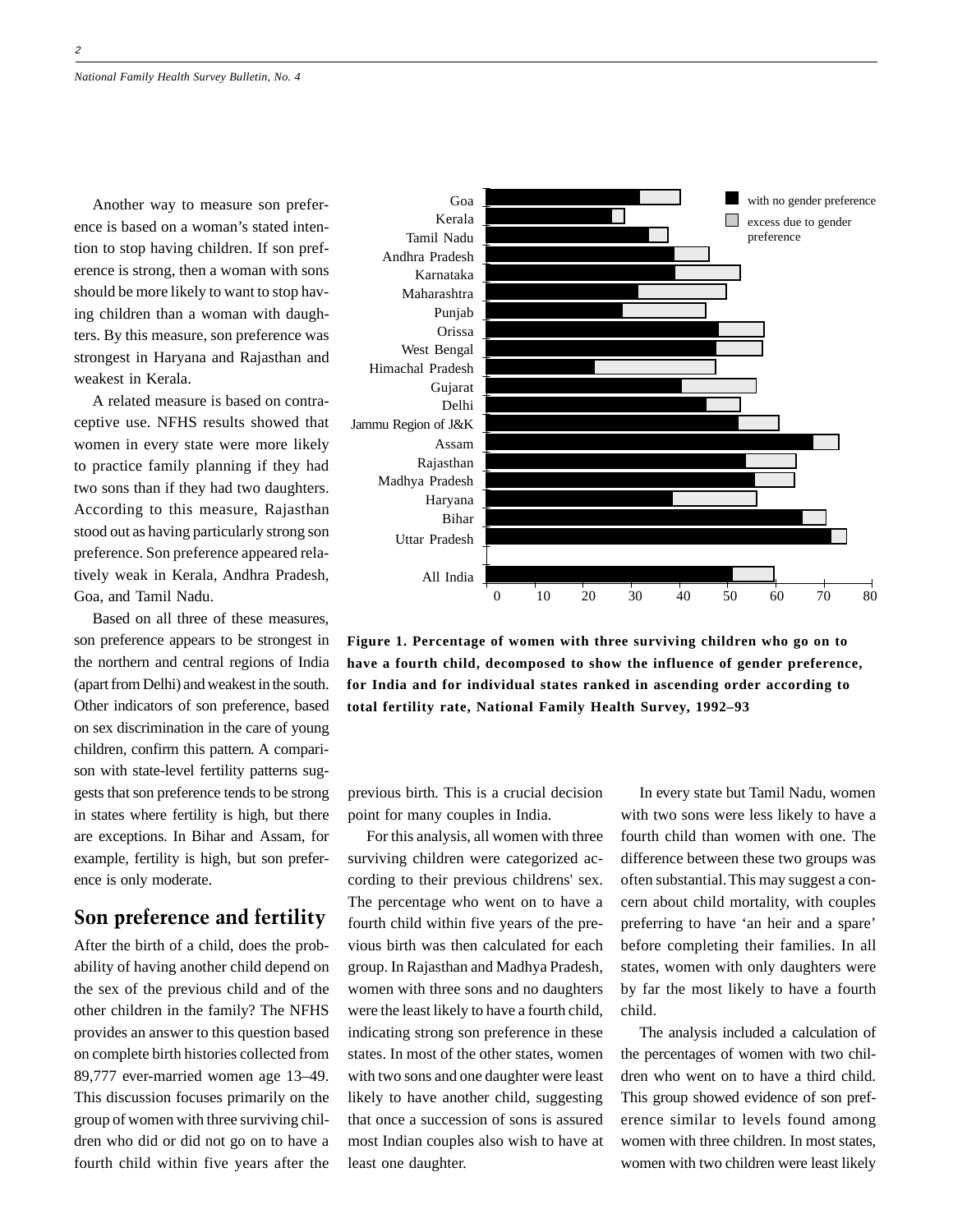Ratio Ratio

to have an additional child if they had two sons and most likely if they had two daughters. In contrast, women in Kerala were least likely to have another child if they had one son and one daughter.

Arnold (1985) has developed a method to estimate the influence of gender preference on fertility levels in quantitative terms. First, women with a specific number of children are grouped according to their children's sex. The influence of gender preference is then estimated by identifying the group of women least likely to have another child. The assumption is that if there were no gender preference, all women would be just as likely to have another child as this group. The difference between this—lowest—percentage having another child and the percentage of all women having another child is taken as a measure of the 'extra' fertility that is due to gender preference.

This extra fertility is related to gender preference, but not necessarily to son preference. For example, a preference for a balanced number of sons and daughters, as in Kerala, also tends to elevate fertility.

Figure 1 shows the percentages of women with three children who go on to have a fourth child, for India as a whole and for 19 states. The figure shows the lowest percentage having another child (in most states for the group of women with two sons and one daughter) and the overall percentage for all women. The difference between these two levels approximates the excess fertility due to gender preference. These estimates indicate that gender preference has a particularly strong effect on fertility in the northern states of Himachal Pradesh, Maharashtra, Punjab, and Haryana and a particularly weak effect in the low-fertility southern states of Kerala and Tamil Nadu as well as the high-fertility state of Uttar Pradesh.

Urban residence 52.9 48.6 62.5 75.4 1.42 1.29 Rural Residence 56.5 51.7 66.8 79.0 1.40 1.29 Literate 43.7 40.7 54.8 75.1 1.72 1.35 Illiterate 62.3 56.8 71.4 79.5 1.28 1.26 Hindu 53.3 48.4 64.0 77.1 1.45 1.32

**Table 1. Percentage of women with three surviving children who go on to have a fourth child, broken down by number of sons and selected demographic characteristics, National Family Health Survey, 1992–93**

Characteristic Three sons Two sons One son No sons no/three sons one/two sons

Muslim 72.2 69.0 76.6 85.2 1.18 1.11 Other religion 53.1 48.9 64.5 75.4 1.42 1.32

In general, there is a tendency for gender preference to have the strongest effect in states with intermediate levels of fertility. There are wide variations, however, and the pattern is not entirely consistent, which suggests that other statelevel characteristics influence fertility levels apart from gender preference.

Table 1 shows the interaction between son preference and urban/rural residence, literacy, and religious affiliation. Again, the analysis focuses on women who had three children and went on or did not go on to have a fourth. The fifth column compares women with no sons and women with three sons in terms of subsequent fertility, and the sixth column compares women with one son and two daughters and women with two sons and one daughter. These comparisons are presented as ratios: any result above 1.0 indicates the influence of son preference.

The results of this multivariate analysis indicate that rural women have slightly higher fertility levels than urban women. Rural women with three children are more

likely to have a fourth child than urban women regardless of the sex of their first three children. The influence of son preference is similar in both settings.

In general, literate women have much lower levels of fertility than illiterate women. This difference is particularly large among women who have surviving sons, suggesting that the influence of son preference on fertility is stronger among literate women. Among religious groups, the influence of son preference on fertility levels is weakest among Muslim women. Indeed, in most states son preference does not have a statistically significant effect on fertility among Muslims.

Results are similar for women with two surviving children who go on or do not go on to have a third. In this group, son preference has a slightly stronger effect among urban women than among rural women. It has a much stronger effect among literate women than among illiterate women, and it has a weaker effect among Muslim women than among Hindus or women of other religions.